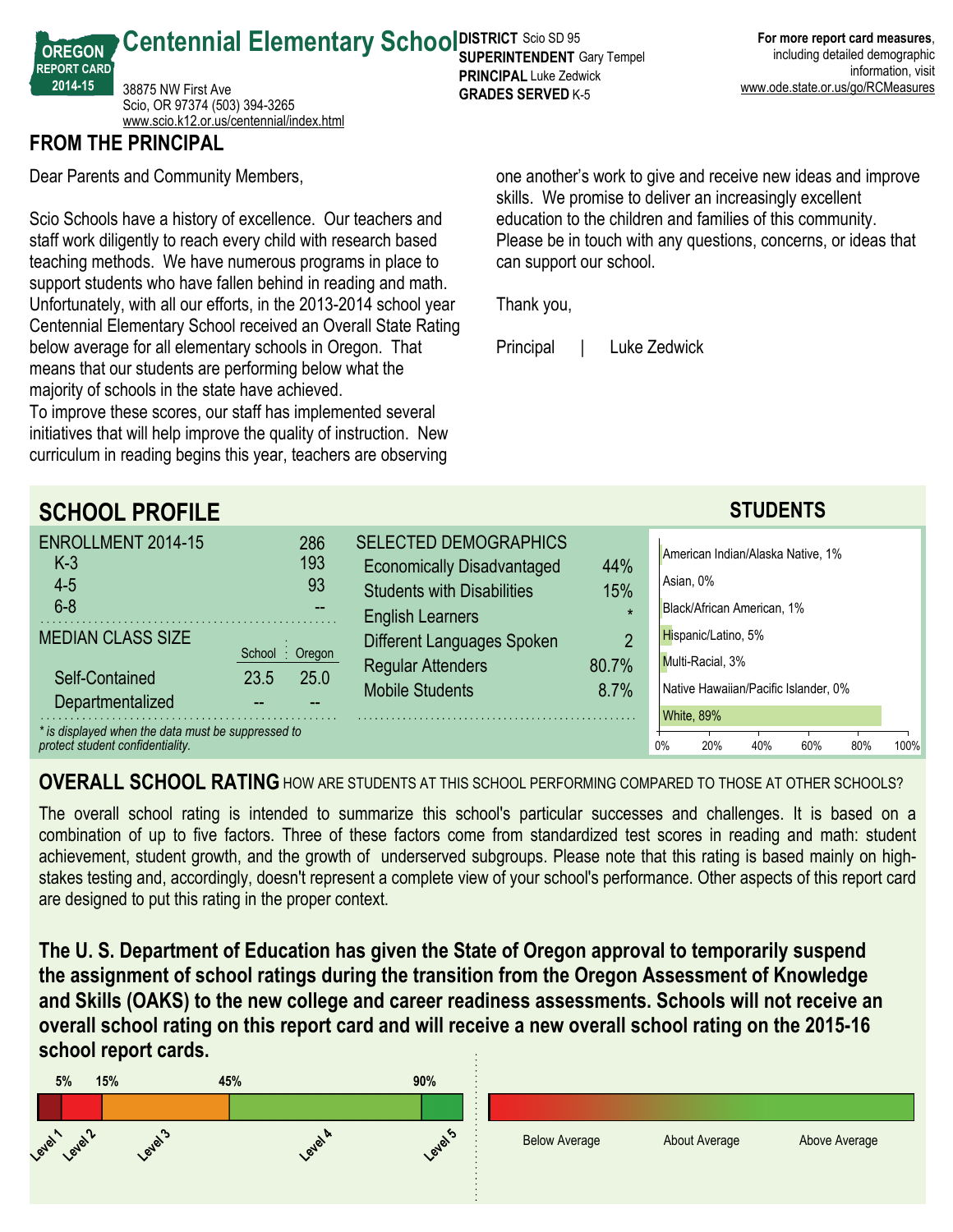|                                                                        | www.scio.k12.or.us/centennial/index.html                                               |                                                                                                                         |                                                      |                                                         |                                       |  |  |
|------------------------------------------------------------------------|----------------------------------------------------------------------------------------|-------------------------------------------------------------------------------------------------------------------------|------------------------------------------------------|---------------------------------------------------------|---------------------------------------|--|--|
|                                                                        | <b>PROGRESS</b> ARE STUDENTS MAKING ADEQUATE GAINS OVER TIME?                          |                                                                                                                         |                                                      |                                                         |                                       |  |  |
| <b>SCHOOL</b>                                                          | Performance of students enrolled in the school for a full academic year                |                                                                                                                         |                                                      |                                                         |                                       |  |  |
| <b>PERFORMANCE</b>                                                     |                                                                                        | Did at least 95% of the students at this school take required assesments?                                               | No, Interpret Results with Caution<br>$ \times $ Yes |                                                         |                                       |  |  |
| The Smarter<br>Balanced and                                            | Participation rate criteria are in place to ensure schools test all eligible students. |                                                                                                                         |                                                      |                                                         |                                       |  |  |
| alternate<br>assessments have<br>four performance                      |                                                                                        | School Performance (%)<br>2012-13<br>2013-14<br>2011-12                                                                 | School<br>2014-15                                    | Oregon<br>:Performance (%) :Performance (%):<br>2014-15 | Like-School<br>Average (%)<br>2014-15 |  |  |
| levels where levels 3<br>and 4 are meeting                             | English Language Arts (Administered statewide in grades: 3-8, 11)                      |                                                                                                                         | Level 1                                              | Level 2                                                 | Levels 3 & 4                          |  |  |
| the standard for<br>school and district<br>accountability.             | All students in tested grades                                                          | 2014-15 is the first operational year of<br>English language arts assessments that<br>measure college/career readiness. | 46.4<br>28.3<br>25.4                                 | 51.1<br>22.6<br>26.3                                    | 60.8<br>21.2<br>18.0                  |  |  |
| See report cards                                                       | <b>Mathematics</b>                                                                     | (Administered statewide in grades: 3-8, 11)                                                                             | Level 1                                              | Level <sub>2</sub>                                      | Levels 3 & 4                          |  |  |
| from previous years<br>to view historical<br>OAKS performance<br>data. | All students in tested grades                                                          | 2014-15 is the first operational year of<br>mathematics assessments that measure<br>college/career readiness.           | 40.9<br>33.6<br>25.5                                 | 44.8<br>29.4<br>25.8                                    | 54.2<br>26.8<br>19.0                  |  |  |
|                                                                        | Science (OAKS)                                                                         | (Administered statewide in Grades: 5, 8, 11)                                                                            | Did not meet                                         | Met                                                     | Exceeded                              |  |  |
|                                                                        | All students in tested grades                                                          | 5.9<br>15.7<br>9.4<br>67.9<br>70.6<br>79.4<br>73.5<br>54.9<br>58.5<br>20.6<br>32.1<br>29.4                              | 8.5<br>55.3<br>46.8<br>44.7                          | 13.4<br>66.8<br>53.4<br>33.2                            | 15.1<br>76.1<br>61.0<br>23.9          |  |  |

**SUPERINTENDENT** Gary Tempel **PRINCIPAL** Luke Zedwick **GRADES SERVED K-5** 

**Centennial Elementary School SUPER RICT SCIO SD 95** 

**OREGON REPORT CARD 201415**

38875 NW First Ave

Scio, OR 97374 (503) 394-3265

*Visit www.ode.state.or.us/go/data for additional assessment results. Note: a '\*' is displayed when data are unavailable or to protect student confidentiality.*

**For more report card measures**, including detailed demographic

www.ode.state.or.us/go/RCMeasures

information, visit

# **OUTCOMES** FOR KEY STUDENT GROUPS AT THIS SCHOOL COMPARED TO THE SAME GROUPS STATEWIDE

| <b>STUDENT</b>                  |                                                  |                                   |                                          |                               |                                                  |                    |                                          |                               |                                                                                                 |                           |                                          |                                  |
|---------------------------------|--------------------------------------------------|-----------------------------------|------------------------------------------|-------------------------------|--------------------------------------------------|--------------------|------------------------------------------|-------------------------------|-------------------------------------------------------------------------------------------------|---------------------------|------------------------------------------|----------------------------------|
| <b>GROUP</b><br><b>OUTCOMES</b> |                                                  | School<br>(%)                     | Oregon<br>Performance Performance<br>(%) | Like-School<br>Average<br>(%) |                                                  | School<br>(%)      | Oregon<br>Performance Performance<br>(%) | Like-School<br>Average<br>(%) | School<br>(%)                                                                                   |                           | Oregon<br>Performance Performance<br>(%) | Like-School<br>Average<br>$(\%)$ |
|                                 |                                                  | <b>Economically Disadvantaged</b> |                                          |                               | American Indian/Alaska Native                    |                    |                                          |                               | <b>Native Hawaiian/Pacific Islander</b>                                                         |                           |                                          |                                  |
|                                 | Eng. Lang. Arts<br><b>Mathematics</b><br>Science | 46.0<br>27.0<br>55.0              | 39.2<br>32.6<br>55.8                     | 46.7<br>39.4<br>65.9          | Eng. Lang. Arts<br><b>Mathematics</b><br>Science | $^\star$<br>*<br>* | 35.0<br>30.2<br>55.1                     | 33.3<br>37.0<br>55.6          | Eng. Lang. Arts<br><b>Mathematics</b><br>Science                                                | $\star$ .                 | 38.4<br>28.1<br>47.6                     | 66.7<br>50.0<br>$\star$          |
|                                 | <b>English Learners</b>                          |                                   |                                          |                               | <b>Asian</b>                                     |                    |                                          |                               | <b>White</b>                                                                                    |                           |                                          |                                  |
|                                 | Eng. Lang. Arts<br>Mathematics<br>Science        |                                   | 28.7<br>24.5<br>38.4                     | 32.0<br>34.0<br>51.4          | Eng. Lang. Arts<br><b>Mathematics</b><br>Science | $\star$ .<br>*     | 67.6<br>66.9<br>74.9                     | 76.5<br>70.6<br>71.4          | Eng. Lang. Arts<br><b>Mathematics</b><br>Science                                                | 46.2:<br>43.1<br>$60.0$ . | 57.6<br>51.2<br>75.6                     | 63.0<br>56.7<br>79.2             |
|                                 |                                                  | <b>Students with Disabilities</b> |                                          |                               | <b>Black/African American</b>                    |                    |                                          |                               | Female                                                                                          |                           |                                          |                                  |
|                                 | Eng. Lang. Arts<br><b>Mathematics</b><br>Science | 32.0<br>25.0<br>16.7              | 27.1<br>23.8<br>43.4                     | 33.7<br>29.9<br>45.6          | Eng. Lang. Arts<br>Mathematics<br>Science        | *<br>*             | 32.4<br>23.3<br>37.4                     | 30.6<br>13.5<br>40.0          | Eng. Lang. Arts<br><b>Mathematics</b><br>Science                                                | 54.2:<br>40.8:<br>48.3    | 56.1<br>43.5<br>65.0                     | 67.4<br>53.2<br>74.7             |
|                                 | <b>Migrant</b>                                   |                                   |                                          |                               | Hispanic/Latino                                  |                    |                                          |                               | <b>Male</b>                                                                                     |                           |                                          |                                  |
|                                 | Eng. Lang. Arts<br><b>Mathematics</b><br>Science | $\star$ .<br>$\star$              | 24.0<br>20.2<br>34.6                     | 33.3<br>26.7<br>83.3          | Eng. Lang. Arts<br><b>Mathematics</b><br>Science | 50.0<br>30.0       | 33.1<br>26.6<br>44.3                     | 45.1<br>37.1<br>60.7          | Eng. Lang. Arts<br><b>Mathematics</b><br>Science                                                | 37.9:<br>40.9:<br>66.7    | 46.3<br>46.0<br>68.6                     | 54.7<br>55.1<br>77.5             |
|                                 |                                                  | <b>Talented and Gifted</b>        |                                          |                               | <b>Multi-Racial</b>                              |                    |                                          |                               |                                                                                                 |                           |                                          |                                  |
|                                 | Eng. Lang. Arts<br><b>Mathematics</b><br>Science | *                                 | 95.4<br>95.4<br>98.2                     | 94.8<br>>95<br>>95            | Eng. Lang. Arts<br><b>Mathematics</b><br>Science | 50.0<br>33.3       | 57.0<br>49.3<br>73.3                     | 61.5<br>52.9<br>69.2          | Note: a "*' is displayed when data are<br>unavailable or to protect student<br>confidentiality. |                           |                                          |                                  |